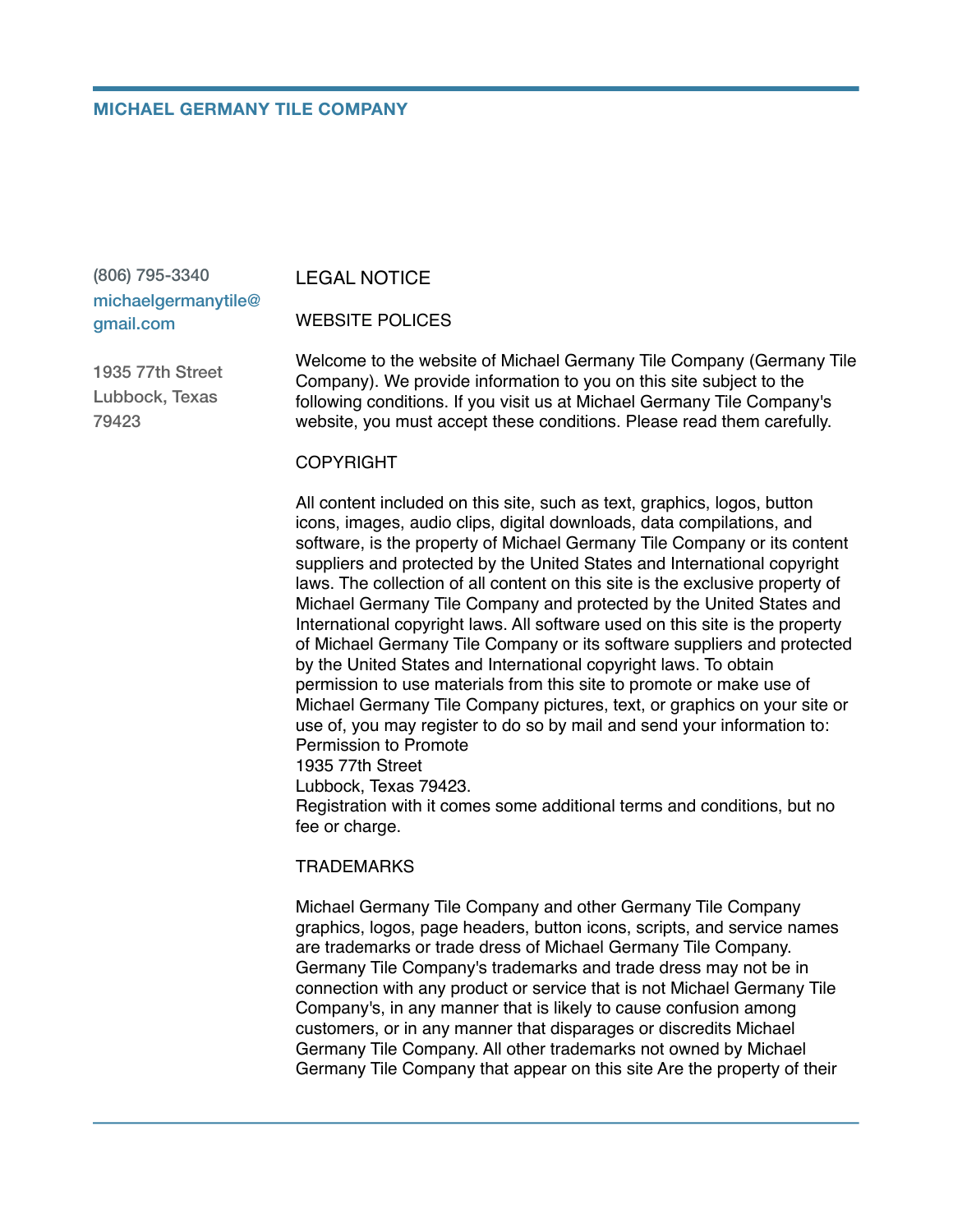respective owners, who may or may not be affiliated with, connected to, or sponsored by Michael Germany Tile Company.

# LICENSE AND SITE ACCESS

Michael Germany Tile Company grants you a limited license to access and make personal use of this site and not to download (other than page caching) or modifies it, or any portion of it, except with express written consent of Michael Germany Tile Company. This license does not include any resale or commercial use of this site or its contents. Any collection and use of any product listings, descriptions, or prices. Any derivative use of this site or its contents; any downloading or copying of account information for the benefit of another merchant; or any use of data mining, robots, or similar data gathering and extraction tools. This site or any portion of this site may not be reproduced, duplicated, copied, sold, resold, visited, or otherwise exploited for any commercial purpose without express written consent from Michael Germany Tile Company. You may not frame or utilize framing techniques to enclose any trademark, logo, or other proprietary information (including images, text, page layout, or form) of Michael Germany Tile Company without express written consent. You may not use any meta-tags or any other "Hidden Text" utilizing Michael Germany Tile Company (Germany Tile Company) name or trademarks without the express written consent of Michael Germany Tile Company. Any unauthorized use terminates the permission or license granted by Michael Germany Tile Company under this Agreement. You are granted a limited, revocable, and nonexclusive right to create a hyperlink to the home page of Michael Germany Tile so long as the link does not portray Michael Germany Tile Company (Germany Tile Company), its affiliates, or its products in a false, misleading, derogatory, or otherwise offensive matter. You may not use any Michael Germany Tile Company (Germany Tile Company) logo or other proprietary graphic or trademark as part of the link without express written permission.

DISCLAIMER OF WARRANTIES AND LIMITATION OF LIABILITY

THIS SITE PROVIDED BY MICHAEL GERMANY TILE COMPANY ON AN "AS IS" AND "AS AVAILABLE" BASIS. MICHAEL GERMANY TILE COMPANY MAKES NO REPRESENTATIONS OR WARRANTIES OF ANY KIND UNLESS, EXPRESS OR IMPLIED, AS TO THE OPERATION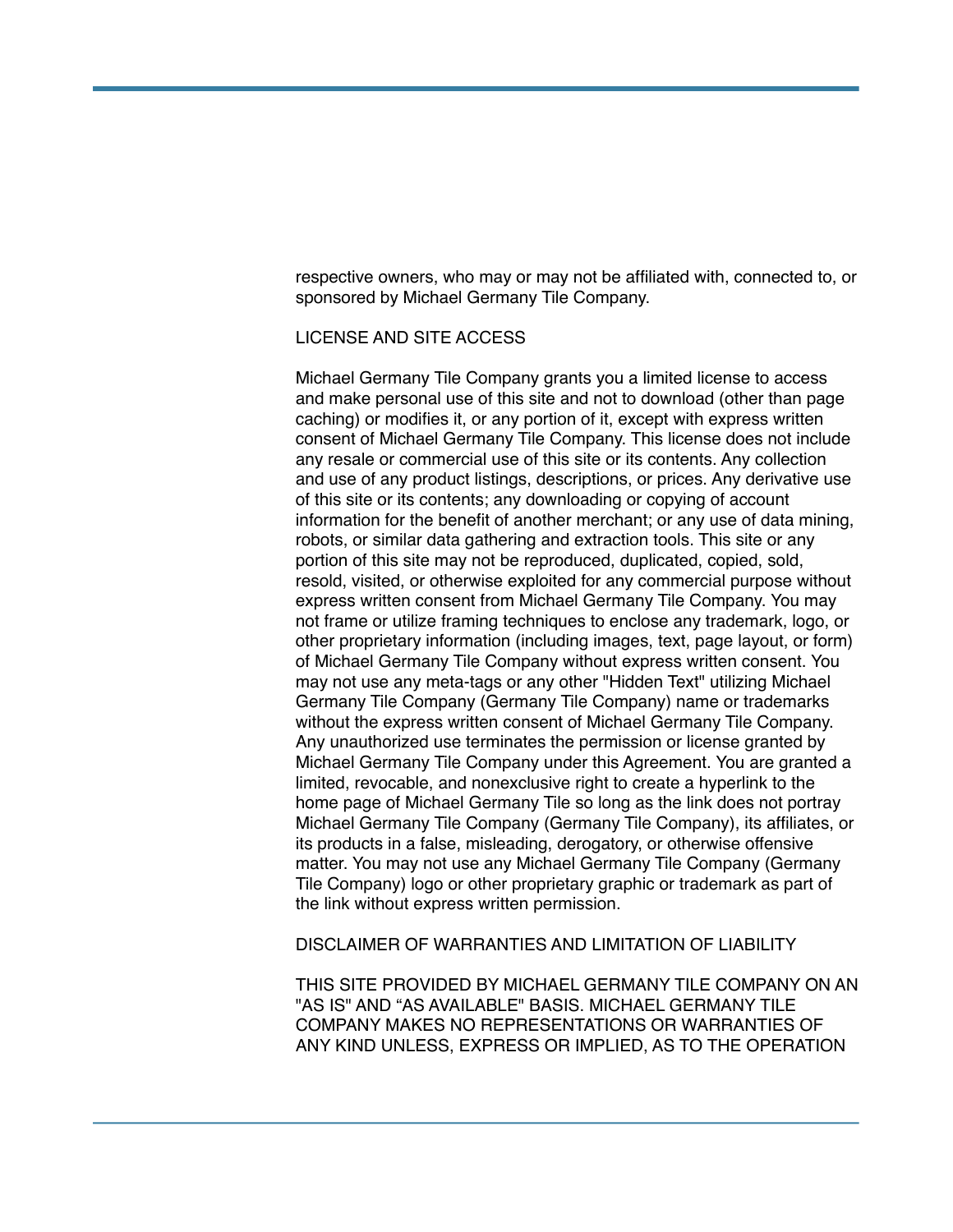OF THIS SITE OR THE INFORMATION, CONTENT, MATERIALS, OR PRODUCTS INCLUDED ON THIS SITE. YOU EXPRESSLY AGREE THAT YOUR USE OF THIS SITE IS AT YOUR SOLE RISK. WARRANTIES FOR WORK PREFORMED MUST BE WRITTEN ON PROPOSAL AND ACCEPTANCE AND SIGNED BY THE ORIGINAL HOMEOWNER WHERE THE WORK WAS PREFORMED AT AND THE PROPOSAL MADE AVAILABLE IF NECESSARY TO THE FULL EXTENT PERMISSIBLE BY APPLICABLE LAW, MICHAEL GERMANY TILE COMPANY DISCLAIMS ALL WARRANTIES, EXPRESS OR IMPLIED, INCLUDING, BUT NOT LIMITED TO, IMPLIED WARRANTIES OF MERCHANTABILITY AND FITNESS FOR A PARTICULAR PURPOSE. MICHAEL GERMANY TILE COMPANY DOES NOT WARRANT THAT THIS SITE, ITS SERVERS, OR E-MAIL SENT FROM HERE ARE FREE OF VIRUSES OR OTHER HARMFUL COMPONENTS. IN NO EVENT, IN REGARD TO THIS WEBSITE OR ANY OTHER HYPERLINKED WEBSITE, WILL MICHAEL GERMANY TILE COMPANY BE LIABLE TO ANY PARTY OF ANY DAMAGES OR INJURY CAUSED BY (INCLUDING BUT NOT LIMITED TO) ANY FAILURE OF PERFORMANCE, ERROR, OMISSION, DIRECT, INDIRECT, SPECIAL OR OTHER CONSEQUENTIAL DAMAGES INCLUDING, WITHOUT LIMITATION, ANY LOST PROFITS, BUSINESS INTERRUPTION, LOSS OF PROGRAMS OR OTHER DATA ON YOUR INFORMATION HANDLING SYSTEM OR OTHERWISE, EVEN IF WE ARE EXPRESSLY ADVISED OF THE POSSIBILITY OF SUCH DAMAGES. CERTAIN STATE LAWS DO NOT ALLOW LIMITATIONS ON IMPLIED WARRANTIES OR THE EXCLUSION OR LIMITATION OF CERTAIN DAMAGES. IF THESE LAWS APPLY TO YOU, SOME OR ALL OF THE ABOVE DISCLAIMERS, EXCLUSIONS, OR LIMITATIONS MAY NOT APPLY TO YOU, AND YOU MIGHT HAVE ADDITIONAL RIGHTS. RELATIONSHIP TO OTHER SITES Michael Germany Tile Company makes no representations whatsoever about any other website, which you may access through this one. When you access a non-Michael Germany Tile Company website, please understand that it is independent of Michael Germany Tile Company and that Michael Germany Tile Company has no control over the content on that website. Also, a link to a non-Michael Germany Tile Company website does not mean that Michael Germany Tile Company endorses or accepts any responsibility for the content, or the use, of such website. It is up to you to take precautions to ensure that whatever you select for your use is free of such items as viruses and other items of a destructive nature.